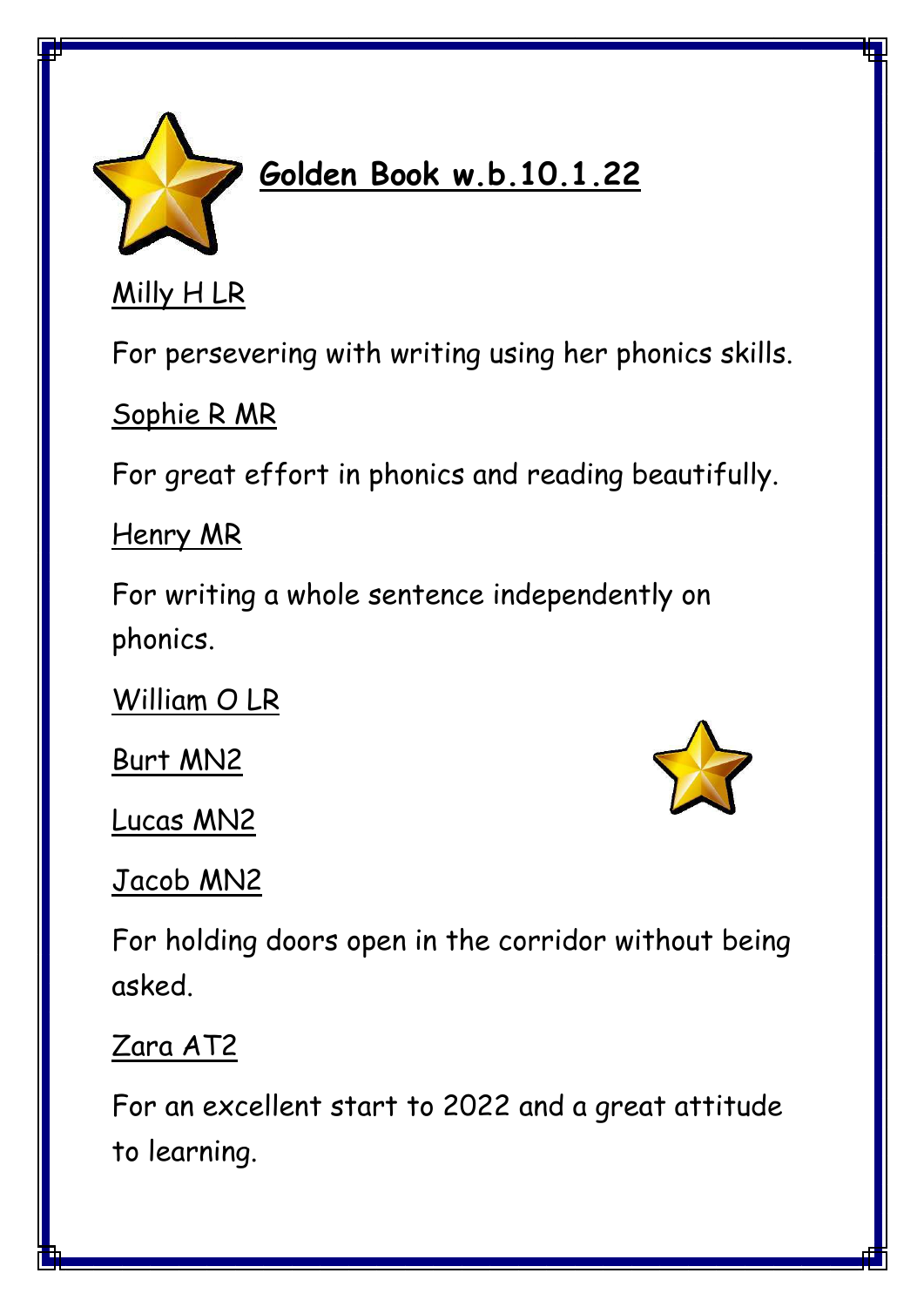

## Felicity AT2

For beautiful manners and being 100% reliable.

## Violet MN2

For an amazing puppet in DT and for helping others with theirs.

Sam S3

Scarlett S3

For exceptional manners around school.

Mia S3

Leah S3

Sebby S3

Charlie B S3

Maisie S3

Rosie S3

For outstanding art work in the style of Modigliani.

Arabella BC3

For being so kind and the first to help anyone. How lovely.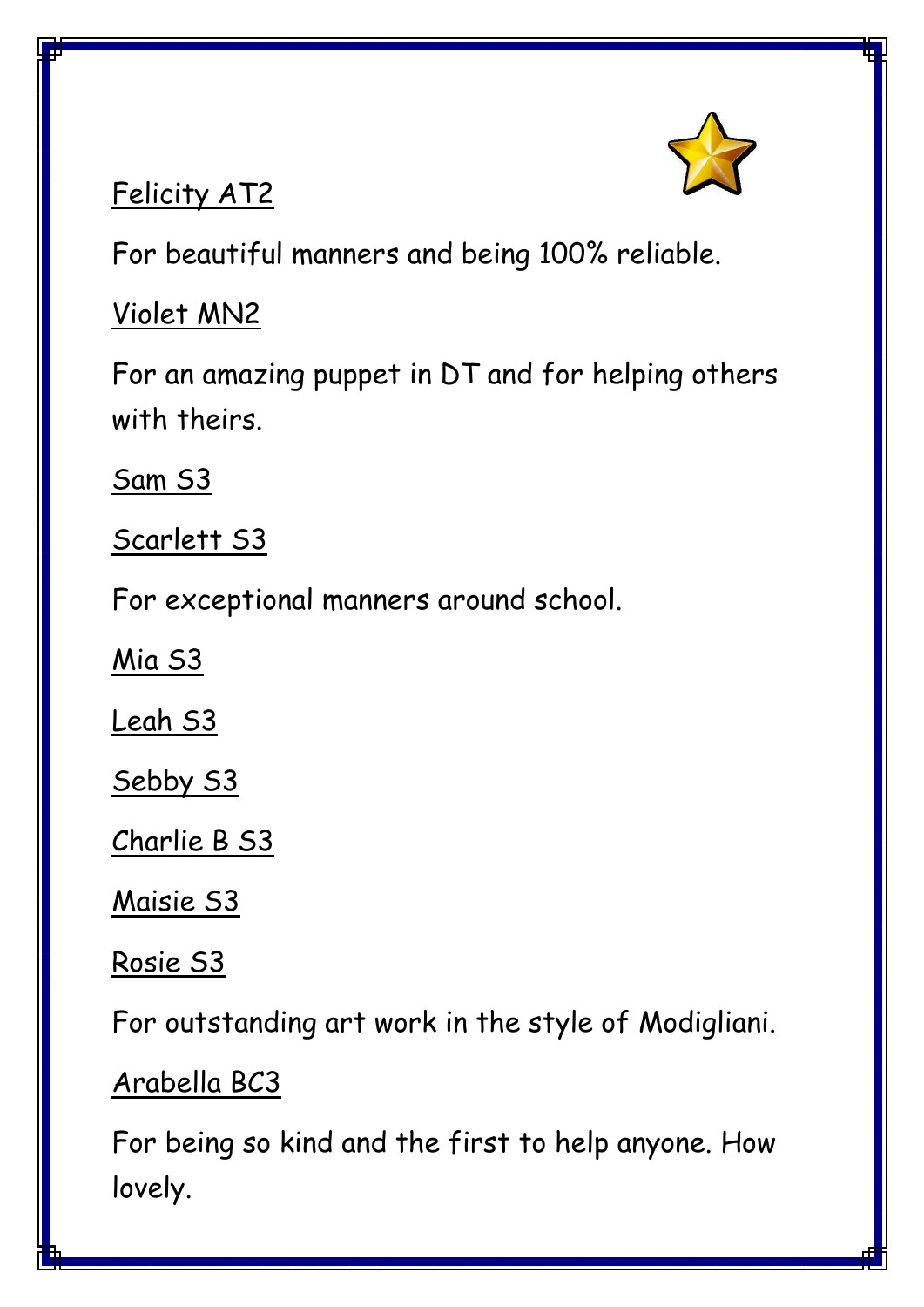Lottie RO4

Lottie P O4

For a beautiful poster about WSM.

Ellie HT6

For excellent art work at home.

Bryan HT6

For excellent work in English.

Callum P6

Bertie HT6

Timur P6

Toby HT6

For outstanding writing and excellent contributions to English lessons.

Riley P6

For excellent work on angles this week.

Hollie P6

For lovely conversation at lunchtime.